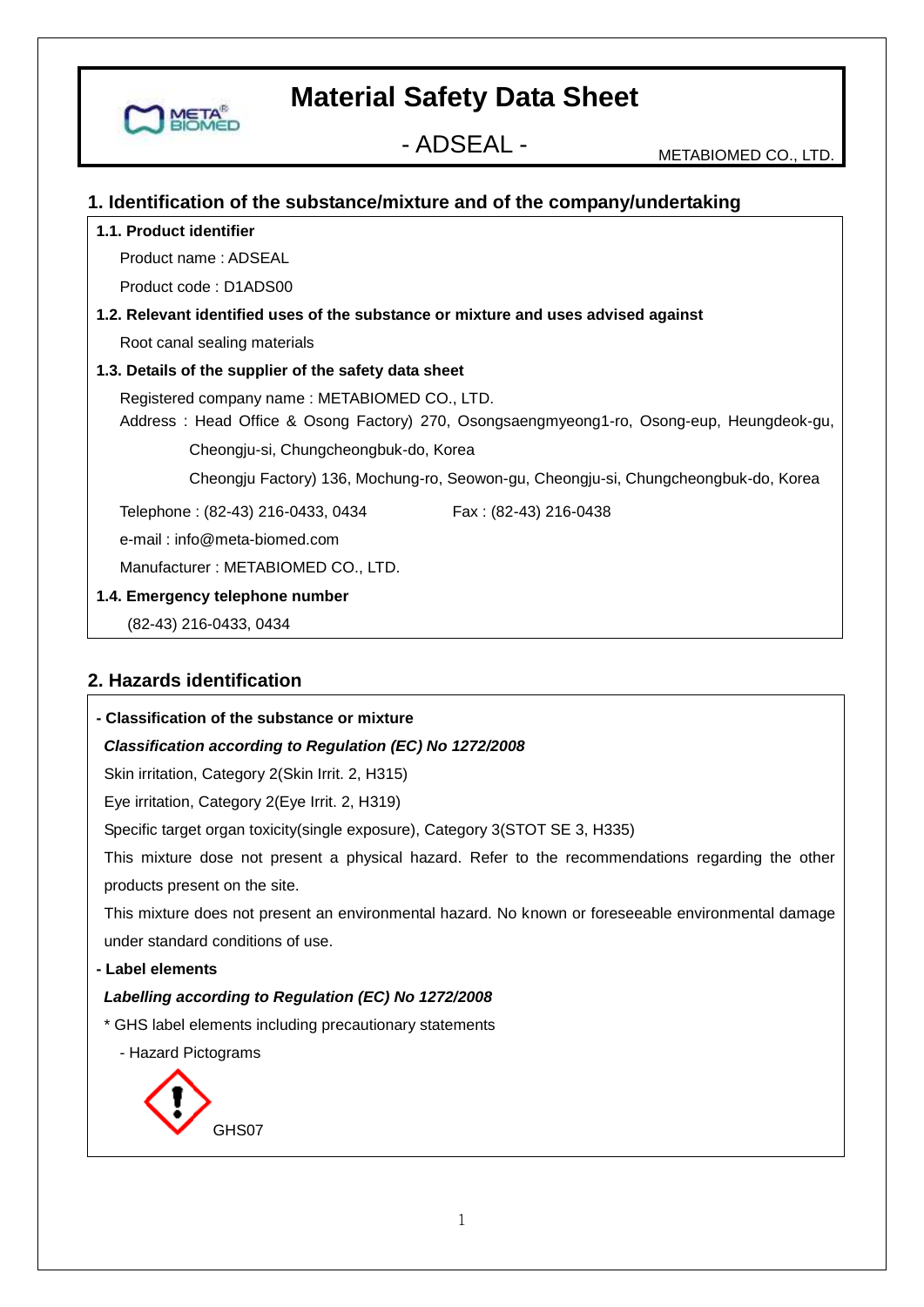

| - Signal word                | : Warning                                                                  |
|------------------------------|----------------------------------------------------------------------------|
| - Product identifiers        | : CAS 25036-25-3, Bisphenol A Diglycidyl Ether - Bisphenol A Copolymer     |
| - Hazard statement(s)        | : H315 Causes skin irritation.                                             |
|                              | H319 Causes serious eye irritation.                                        |
|                              | H335 May cause respiratory irritation.                                     |
| - Precautionary Statement(s) | : P261 Avoid breathing vapours.                                            |
| Prevention                   | P264 Wash hands thoroughly after handling.                                 |
|                              | P271 Use only outdoors or in a well-ventilated area.                       |
|                              | P280 Wear protective gloves/protective clothing/eye protection/ face       |
|                              | protection.                                                                |
| - Response                   | : P302+P352 IF ON SKIN: Wash with plenty of water.                         |
|                              | P304+P340 IF INHALED: Remove victim to fresh air and keep at rest in       |
|                              | apposition comfortable for breathing.                                      |
|                              | P305+P351+P338 IF IN EYES: Rinse cautiously with water for several         |
|                              | minutes. Remove contact lenses if present and easy to do. Continue         |
|                              | rinsing.                                                                   |
|                              | P312 Call a POISON CENTER/doctor/if you feel unwell.                       |
|                              | P332+P313 If skin irritation occurs: Get medical advice/attention.         |
|                              | P337+P313 If eye irritation persists: Get medical advice/attention.        |
|                              | P362+P364 Take off contaminated clothing and wash it before reuse.         |
| - Storage                    | P403+P233 Store in a well-ventilated place. Keep container tightly closed. |
| - Disposal                   | P501 Dispose of contents/container at a disposal facility in accordance    |
|                              | with local regulations.                                                    |

### **2.3. Other hazards**

The mixture does not contain substances classified as 'Substances of Very High Concern'(SVHC) >=0.1% published by the European CHemical Agency(ECHA) under articl 57 of REACH: http://echa.europa.eu/fr /candidate-list-table

The mixture satisfies neither the PBT nor the vPvB criteria for mixtures in accordance with annex XIII of the REACH regulations EC1907/2006.

#### **3. Composition/information on ingredients**

#### **3.1. Substances**

Not Applicable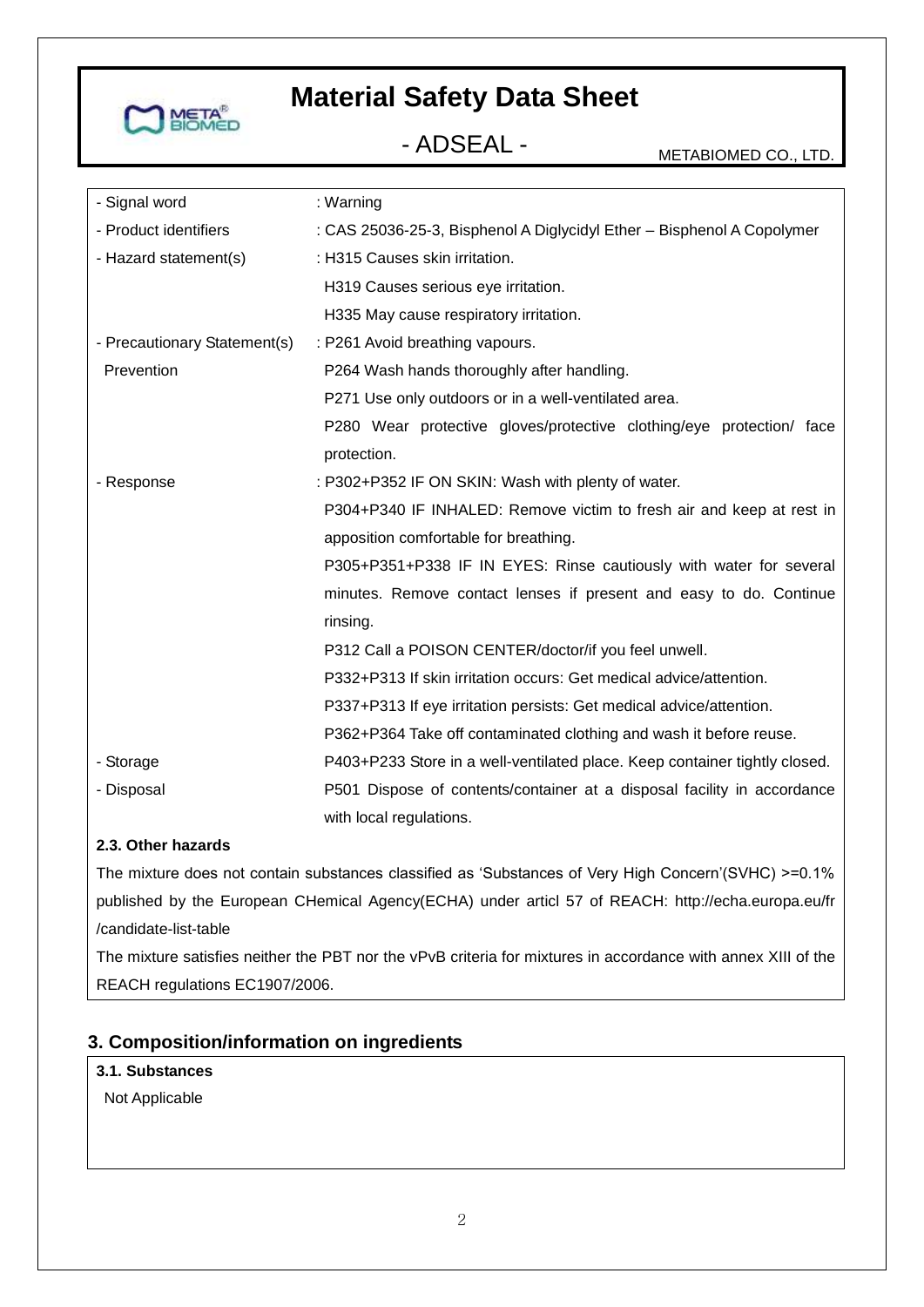

- ADSEAL - METABIOMED CO., LTD.

| 3.2. Mixtures                                                        |                |           |           |                                                        |                                                                       |
|----------------------------------------------------------------------|----------------|-----------|-----------|--------------------------------------------------------|-----------------------------------------------------------------------|
| <b>Chemical Name</b>                                                 | CAS No.        | EC No.    | $Wt.$ %   | Classification<br>according to Directive<br>67/548/EEC | Classification<br>according to<br>Regulation(EC) No<br>1272/2008[CLP] |
| Poly(1,4-<br>butanediol)bis(4-<br>aminobenzoate)                     | 54667-43-<br>5 |           | $30 - 40$ |                                                        | GHS07<br>Warning<br>H319                                              |
| <b>Bisphenol A</b><br>diglycidyl ether -<br>bisphenol A<br>copolymer | 25036-25-<br>3 |           | $20 - 30$ |                                                        | GHS07<br>Warning<br>H315, H319, H335                                  |
| 2-Hydroxyethyl<br>salicylate                                         | 87-28-5        | 201-737-2 | $15 - 20$ |                                                        | GHS07<br>Warning<br>H302                                              |
| Triethanolamine                                                      | $102 - 71 - 6$ | 203-049-8 | $<$ 10    | Xi;R36/37/38                                           | GHS07<br>Warning<br>H319                                              |
| Calcium oxide                                                        | 1305-78-8      | 215-138-9 | $5$       |                                                        |                                                                       |

### **4. First aids measures**

| 4.1. Description of first aid measures |                                                                                      |
|----------------------------------------|--------------------------------------------------------------------------------------|
| - Eyes                                 | : Wash thoroughly with fresh, clean water for 15 minutes holding the eyelids open.   |
|                                        | If there is any redness, pain or visual impairment, consult an ophthalmologist.      |
| - Skin                                 | : Remove contaminated clothing and wash the skin thoroughly with soap and water      |
|                                        | or a recognised cleaner.                                                             |
|                                        | Watch out for any remaining product between skin and clothing, watches, shoes,       |
|                                        | etc. If the contaminated area is widespread and/or there is damage to the skin, a    |
|                                        | doctor must be consulted or the patient transferred to hospital.                     |
| - Inhalation                           | : In the event of massive inhalation, remove the person exposed to fresh air. Keep   |
|                                        | warm and at rest. If the person is unconscious, place in recovery position. Notify a |
|                                        | doctor in all events, to ascertain whether observation and supportive hospital       |
|                                        | care will be necessary.                                                              |
|                                        |                                                                                      |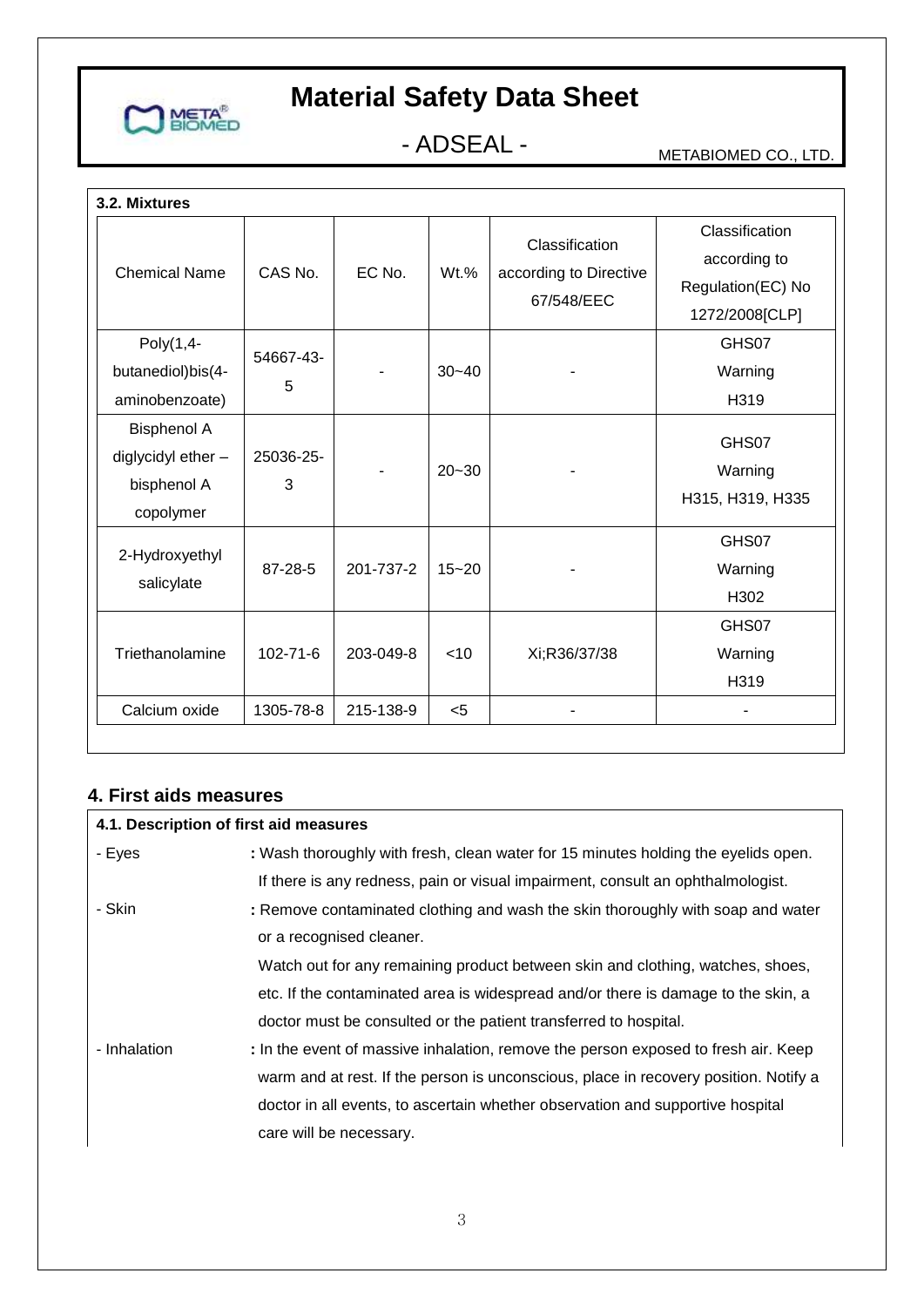

- ADSEAL - METABIOMED CO., LTD.

|              | If breathing is irregular or has stopped, effect mouth-to-mouth resuscitation and call |
|--------------|----------------------------------------------------------------------------------------|
|              | a doctor.                                                                              |
| - Ingestion  | : Do not give the patient anything orally.                                             |
|              | In the event of swallowing, if the quantity is small (no more than one mouthful),      |
|              | rinse the mouth with water and consult a doctor.                                       |
|              | Seek medical attention immediately, showing the label.                                 |
|              | 4.2. Most important symptoms and effects, both acute and delayed                       |
| - Eyes       | : N/A                                                                                  |
| - Skin       | : N/A                                                                                  |
| - Inhalation | : N/A                                                                                  |
| - Ingestion  | : N/A                                                                                  |
|              | 4.3. Indication of any immediate medical attention and special treatment needed        |
| - N/A        |                                                                                        |

#### **5. Fire fighting measures**

#### **5.1. Extinguishing media**

- Extinguishing media : In the event of a fire, use: water, carbon dioxide, dry chemical agents

#### **5.2. Special hazards arising from the substance or mixture**

A fire will often produce a thick black smoke. Exposure to decomposition products may be hazardous to health.

Do not breathe in smoke.

In the event of a fire, the following may be formed :

- carbon monoxide (CO)

- carbon dioxide (CO2)

#### **5.3. Advice for firefighters**

Due to the toxicity of the gas emitted on thermal decomposition of the products, fire-fighting personnel are

to be equipped with autonomous insulating breathing apparatus.

#### **6. Accidental release measures**

#### **6.1. Personal precautions, protective equipment and emergency procedures**

Consult the safety measures listed under headings 7 and 8.

#### **For non first aid worker**

Avoid inhaling the vapors.

Avoid any contact with the skin and eyes.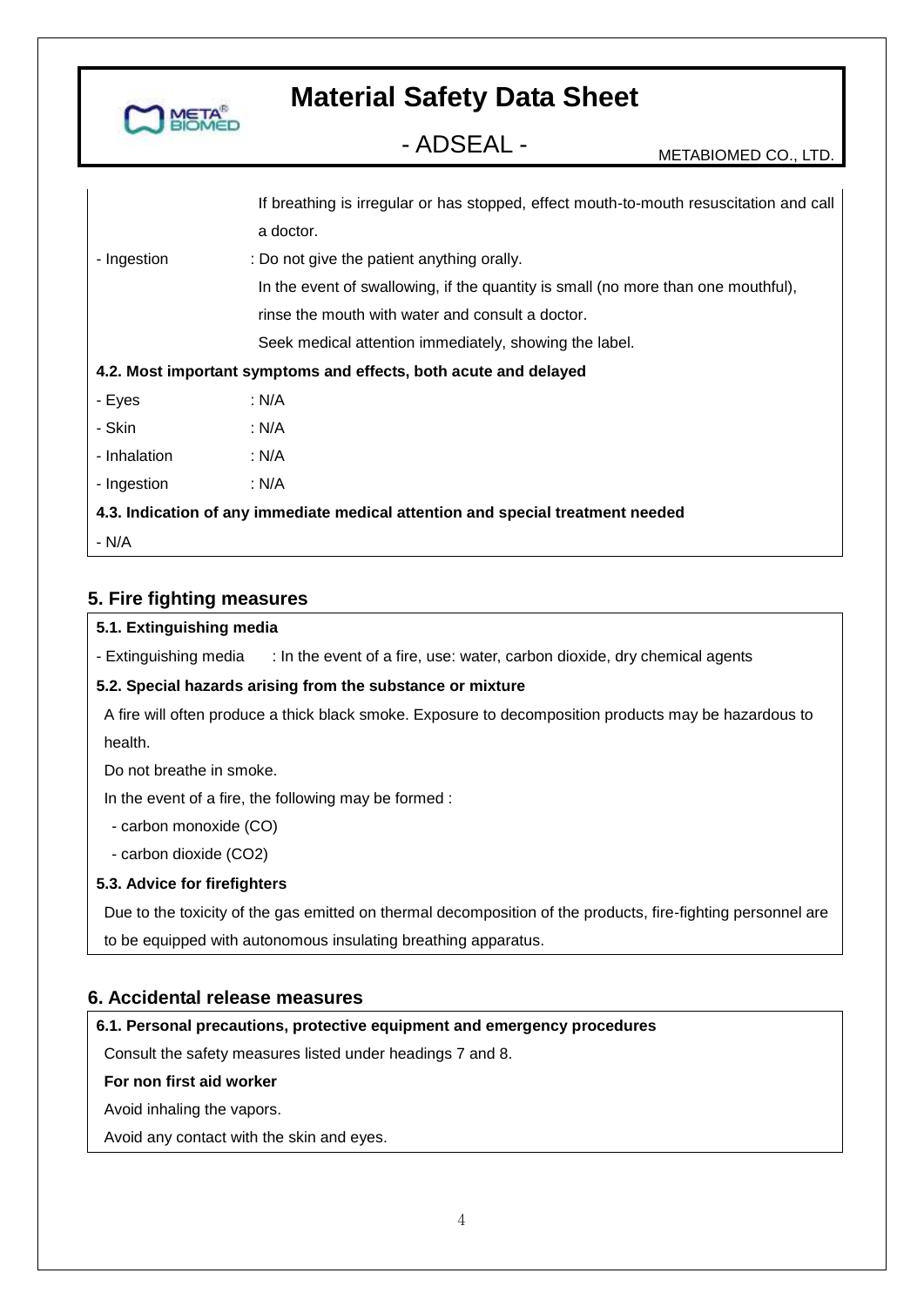

- ADSEAL - METABIOMED CO., LTD.

If a large quantity has been spilt, evacuate all personnel and only allow intervention by trained operators equipped with safety apparatus.

#### **For first aid worker**

First aid workers will be equipped with suitable personal protective equipment (See section 8).

#### **6.2. Environmental precautions**

Prevent any material from entering drains or waterways.

#### **6.3. Methods and material for containment and cleaning up**

Clean preferably with a detergent, do not use solvents.

#### **6.4. Reference to other sections**

N/A

### **7. Handling and storage**

#### **7.1. Precautions for safe handling**

Follow all prevention measures on the SDS/labels.

Always wash hands after handling.

Remove and wash contaminated clothing before re-using.

#### **Fire prevention :**

Handle in well-ventilated areas.

Prevent access by unauthorised personnel.

#### **Recommended equipment and procedures :**

For personal protection, see section 8.

Observe precautions stated on label and also industrial safety regulations.

Avoid inhaling vapors.

Avoid inhaling vapors. Carry out any industrial operation which may give rise to this in a sealed apparatus.

Provide vapor extraction at the emission source and also general ventilation of the premises.

Also provide breathing apparatus for certain short tasks of an exceptional nature and for emergency interventions.

In all cases, recover emissions at source.

Avoid skin and eye contact with this mixture.

#### **Prohibited equipment and procedures :**

No smoking, eating or drinking in areas where the mixture is used.

#### **7.2. Conditions for safe storage, including any incompatibilities**

No data available

#### **Storage**

Keep the container tightly closed in a dry, well-ventilated place.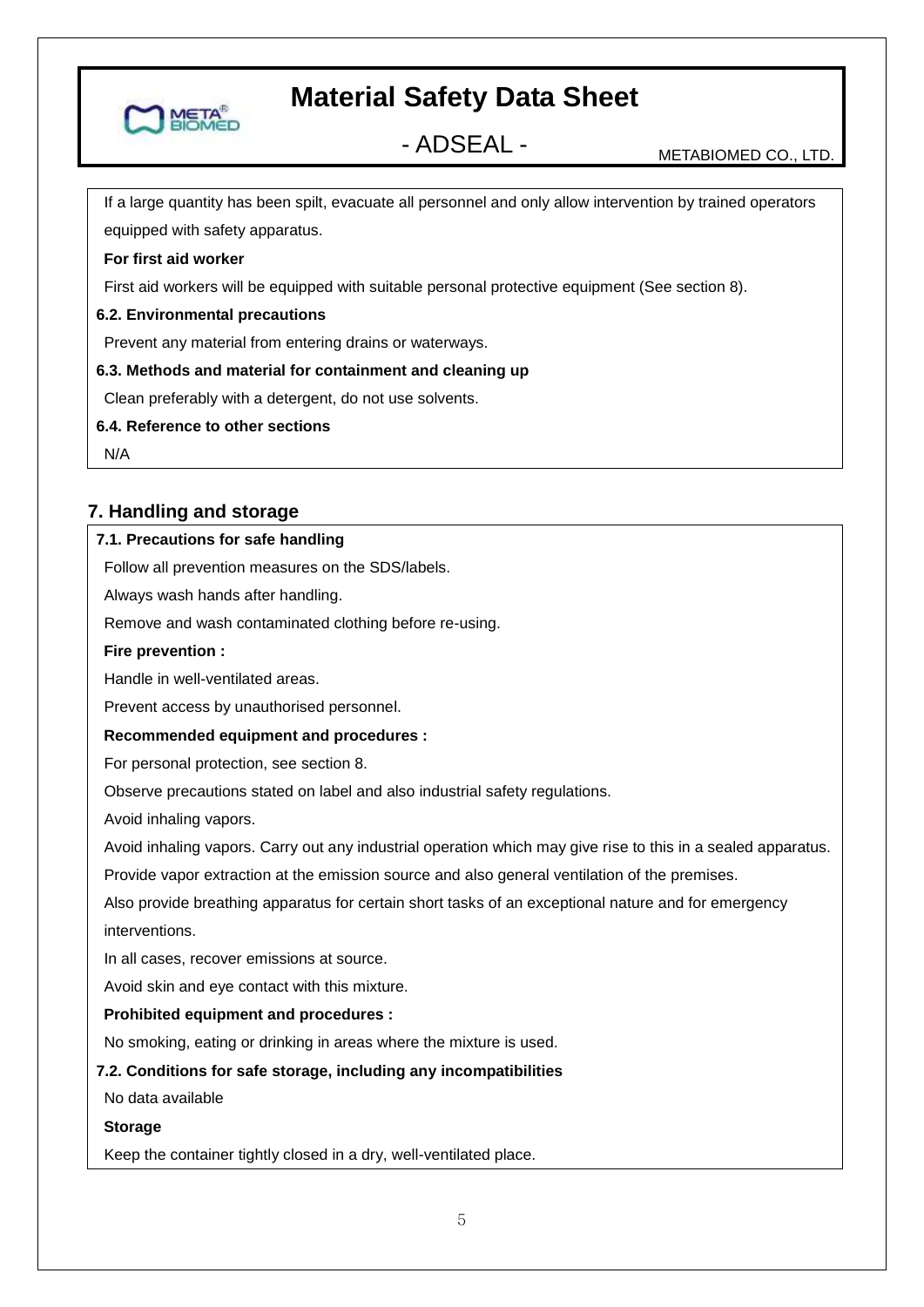

- ADSEAL - METABIOMED CO., LTD.

#### **Packaging**

Always keep in packaging made of an identical material to the original..

#### **7.3. Specific end use(s)**

No data available.

### **8. Exposure controls and personal protection**

#### **8.1. Control parameters**

#### **Occupational exposure limits :**

| <b>Occupational exposure limits:</b>                                                    |                    |                          |          |                                         |            |                  |                                                                                                         |
|-----------------------------------------------------------------------------------------|--------------------|--------------------------|----------|-----------------------------------------|------------|------------------|---------------------------------------------------------------------------------------------------------|
|                                                                                         |                    |                          |          |                                         |            |                  | - ACGIH TLV (American Conference of Governmental Industrial Hygienists, Threshold Limit Values, 2010) : |
| CAS                                                                                     | TWA:               | STEL:                    | Ceiling: | Definition :                            | Criteria : |                  |                                                                                                         |
| 102-71-6                                                                                | $5 \text{ mg/m}$ 3 | $\blacksquare$           |          |                                         |            |                  |                                                                                                         |
| 1305-78-8                                                                               | $2 \text{ mg/m}$ 3 | $\overline{\phantom{a}}$ |          |                                         |            |                  |                                                                                                         |
| - Belgium (Order of 19/05/2009, 2010) :                                                 |                    |                          |          |                                         |            |                  |                                                                                                         |
| CAS                                                                                     | TWA:               | STEL:                    | Ceiling: | Definition :                            | Criteria : |                  |                                                                                                         |
| 102-71-6                                                                                | $5 \text{ mg/m}$ 3 | $\blacksquare$           |          |                                         |            |                  |                                                                                                         |
| 1305-78-8                                                                               | $2$ mg/m $3$       | $\blacksquare$           |          |                                         |            |                  |                                                                                                         |
| - France (INRS - ED984 : 2012) :                                                        |                    |                          |          |                                         |            |                  |                                                                                                         |
| <b>CAS</b>                                                                              |                    |                          |          | VME-ppm: VME-mg/m3: VLE-ppm: VLE-mg/m3: |            | Notes: TMP No:   |                                                                                                         |
| 1305-78-8                                                                               |                    | 2                        |          |                                         |            |                  |                                                                                                         |
| - Switzerland (SUVA 2009) :                                                             |                    |                          |          |                                         |            |                  |                                                                                                         |
| CAS                                                                                     |                    |                          |          | VME-mg/m3: VME-ppm: VLE-mg/m3: VLE-ppm: |            | Temps:           | RSB:                                                                                                    |
| 1305-78-8                                                                               | 2i                 |                          |          | 2i                                      |            | $15 \text{ min}$ |                                                                                                         |
| - UK / WEL (Workplace exposure limits, EH40/2005, 2007) :                               |                    |                          |          |                                         |            |                  |                                                                                                         |
| CAS                                                                                     | TWA:               | STEL:                    | Ceiling: | Definition :                            | Criteria : |                  |                                                                                                         |
| 1305-78-8                                                                               | $2 \text{ mg/m}$   |                          |          |                                         |            |                  |                                                                                                         |
| 8.2. Exposure controls                                                                  |                    |                          |          |                                         |            |                  |                                                                                                         |
| Personal protection measures, such as personal protective equipment                     |                    |                          |          |                                         |            |                  |                                                                                                         |
| Pictogram(s) indicating the obligation of wearing personal protective equipment (PPE) : |                    |                          |          |                                         |            |                  |                                                                                                         |

Use personal protective equipment that is clean and has been properly maintained.

Store personal protective equipment in a clean place, away from the work area.

Never eat, drink or smoke during use. Remove and wash contaminated clothing before re-using. Ensure that there is adequate ventilation, especially in confined areas.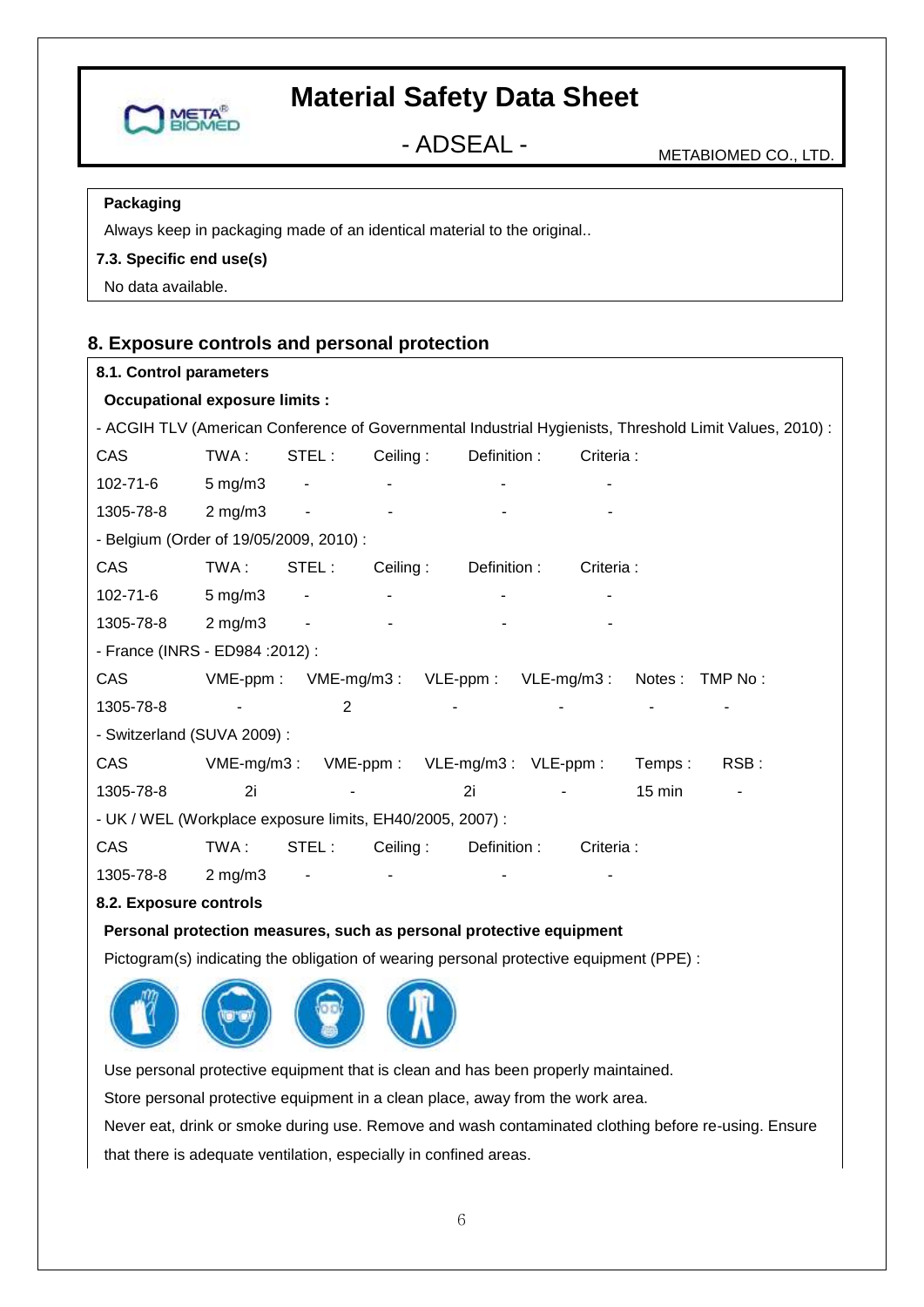

| - Eye / face protection  | : Avoid contact with eyes.                                                         |
|--------------------------|------------------------------------------------------------------------------------|
|                          | Use eye protectors designed to protect against liquid splashes                     |
|                          | Before handling, wear safety goggles with protective sides accordance with         |
|                          | standard EN166.                                                                    |
|                          | In the event of high danger, protect the face with a face shield.                  |
|                          | Prescription glasses are not considered as protection.                             |
|                          | Individuals wearing contact lenses should wear prescription glasses during         |
|                          | work where they may be exposed to irritant vapours.                                |
|                          | Provide eyewash stations in facilities where the product is handled constantly.    |
| - Hand protection        | : Wear suitable protective gloves in the event of prolonged or repeated skin       |
|                          | contact.                                                                           |
|                          | Use suitable protective gloves that are resistant to chemical agents in            |
|                          | accordance with standard EN374.                                                    |
|                          | Gloves must be selected according to the application and duration of use at        |
|                          | the workstation.                                                                   |
|                          | Protective gloves need to be selected according to their suitability for the       |
|                          | workstation in question : other chemical products that may be handled,             |
|                          | necessary physical protections (cutting, pricking, heat protection), level of      |
|                          | dexterity required.                                                                |
|                          | Recommended properties :                                                           |
|                          | - Impervious gloves in accordance with standard EN374                              |
| - Body protection        | : Avoid skin contact.                                                              |
|                          | Wear suitable protective clothing.                                                 |
|                          | Suitable type of protective clothing :                                             |
|                          | In the event of substantial spatter, wear liquid-tight protective clothing against |
|                          | chemical risks (type 3) in accordance with EN14605 to prevent skin contact.        |
|                          | In the event of a risk of splashing, wear protective clothing against chemical     |
|                          | risks (type 6) in accordance with EN13034 to prevent skin contact.                 |
|                          | Work clothing worn by personnel shall be laundered regularly.                      |
|                          | After contact with the product, all parts of the body that have been soiled must   |
|                          | be washed.                                                                         |
| - Respiratory protection | : Avoid breathing vapours.                                                         |
|                          | If the ventilation is insufficient, wear appropriate breathing apparatus.          |
|                          | When workers are confronted with concentrations that are above occupational        |
|                          | exposure limits, they must wear a suitable, approved, respiratory protection       |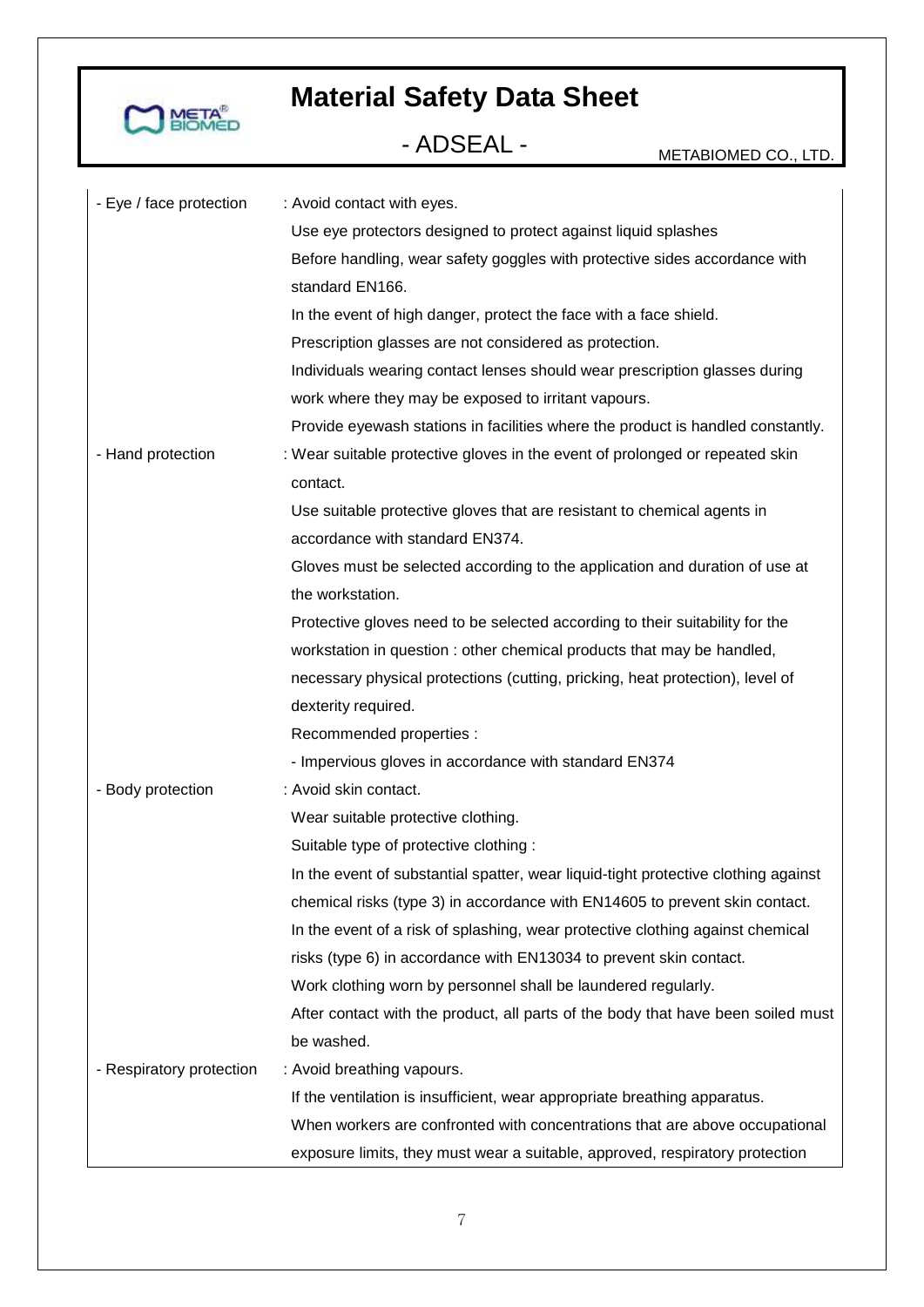

- ADSEAL - METABIOMED CO., LTD.

device.

Anti-gas and vapour filter(s) (Combined filters) in accordance with standard EN14387 : - A1 (Brown)

### **9. Physical and chemical properties**

| 9.1. Information on basic physical and chemical properties |             |                             |             |  |
|------------------------------------------------------------|-------------|-----------------------------|-------------|--|
| - Appearance                                               | : Paste     | - Vapor pressure            | : N/A       |  |
| - Odor                                                     | : Odorless: | - Vapor density             | : N/A       |  |
| - Color                                                    | : Yellowish | - Relative density          | : N/A       |  |
| - pH                                                       | : N/A       | - Solubility(ies)           | : Insoluble |  |
| - Melting/freezing point                                   | : N/A       | - Partition coefficient :   | : N/A       |  |
| - Initial boiling point and                                | : N/A       | n-octaol/water              |             |  |
| boiling range                                              |             | - Auto-ignition temperature | : N/A       |  |
| - Flash point                                              | : N/A       | - Decomposition temperature |             |  |
| - Evaporation rate                                         | : N/A       | - Viscosity                 | : N/A       |  |
| - Flammability(solid, gas)                                 | : N/A       | - Explosive properties      | : N/A       |  |
| - Upper/lower flammability or                              | : $N/A$     | - Oxidising properties      | : N/A       |  |
| explosive limits                                           |             |                             |             |  |
| 9.2. Other information                                     |             |                             |             |  |
| No data available.                                         |             |                             |             |  |

### **10. Stability and reactivity**

| 10.1. Reactivity                                                                           |
|--------------------------------------------------------------------------------------------|
| No data available.                                                                         |
| 10.2. Chemical stability                                                                   |
| This mixture is stable under the recommended handling and storage conditions in section 7. |
| 10.3. Possibility of hazardous reactions                                                   |
| No data available.                                                                         |
| 10.4. Conditions to avoid                                                                  |
| heat                                                                                       |
| 10.5 Incompatible materials                                                                |
| No data available.                                                                         |
| 10.6. Hazardous decomposition products                                                     |
| Carbon monoxide(CO), carbon dioxide(CO2)                                                   |
|                                                                                            |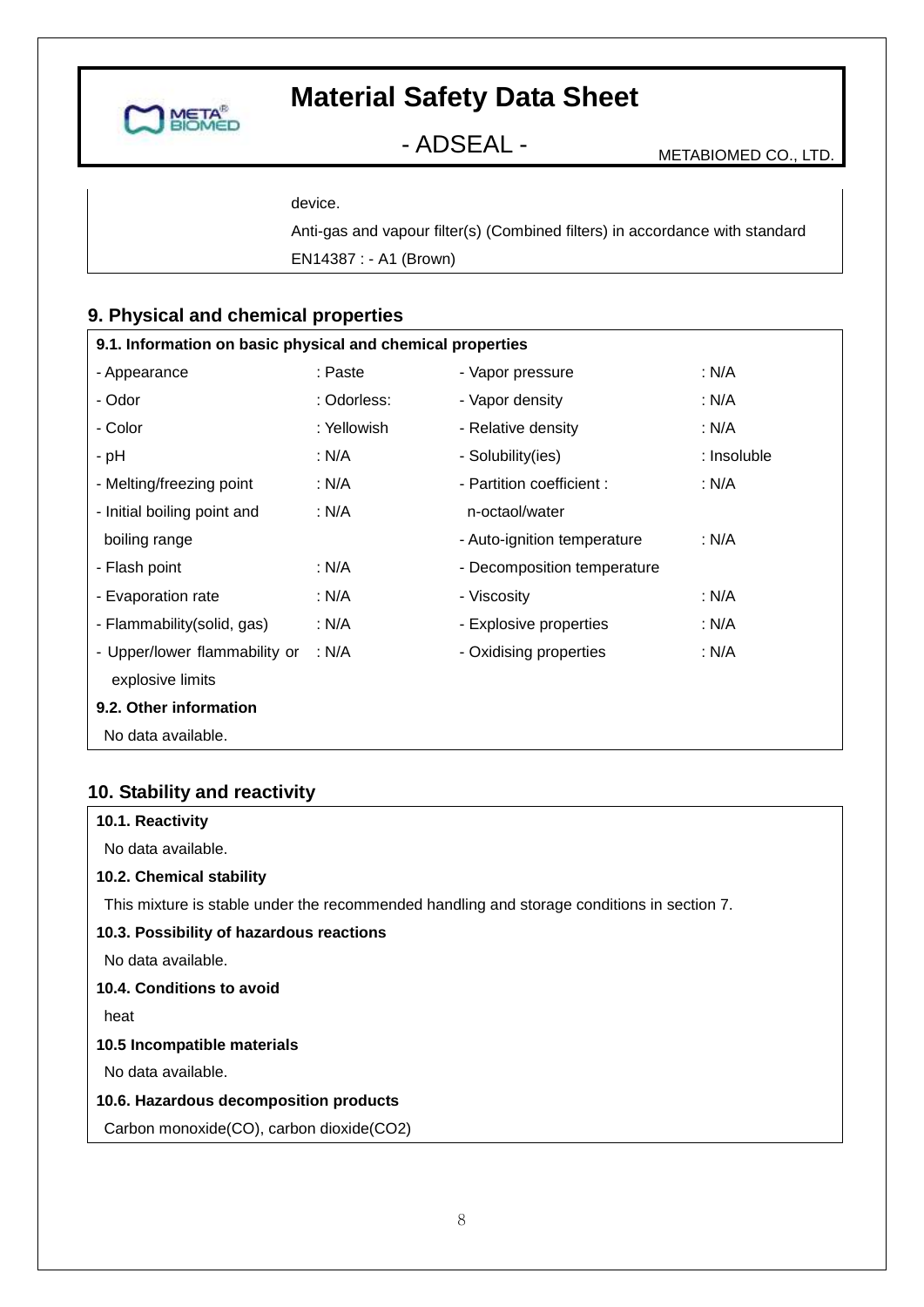

- ADSEAL - METABIOMED CO., LTD.

#### **11. Toxicological information**

#### **11.1. Information on toxicological effects**

May cause irreversible damage to the skin; namely inflammation of the skin or the formation of erythema and eschar or oedema following exposure up to four hours.

May have reversible effects on the eyes, such as eye irritation which is totally reversible by the end of observation at 21 days.

Respiratory tract irritation may occur, together with symptoms such as coughing, choking and breathing difficulties.

#### **- Substances**

No toxicological data available for the substances.

#### **- Mixture**

No toxicological data available for the mixture.

#### **Monograph(s) from the IARC (International Agency for Research on Cancer) :**

CAS 102-71-6 : IARC Group 3 : The agent is not classifiable as to its carcinogenicity to humans.

#### **12. Ecological information**

#### **12.1. Toxicity**

#### **- Mixture**

No aquatic toxicity data available for the mixture.

#### **12.2. Persistence and degradability**

#### **- Substances**

BISPHENOL A DIGLYCIDYL ETHER - BISPHENOL A COPOLYMER (CAS: 25036-25-3)

Biodegradability : no degradability data is available, the substance is considered as not degrading quickly.

#### **12.3. Bioaccumulative potential**

No data available.

#### **12.4. Mobility in soil**

No data available.

#### **12.5. Results of PBT and vPvB assessment**

No data available.

#### **12.6. Other adverse effects**

No data available.

#### **German regulations concerning the classification of hazards for water (WGK) :**

WGK 2 (VwVwS vom 27/07/2005, KBws) : Hazardous for water.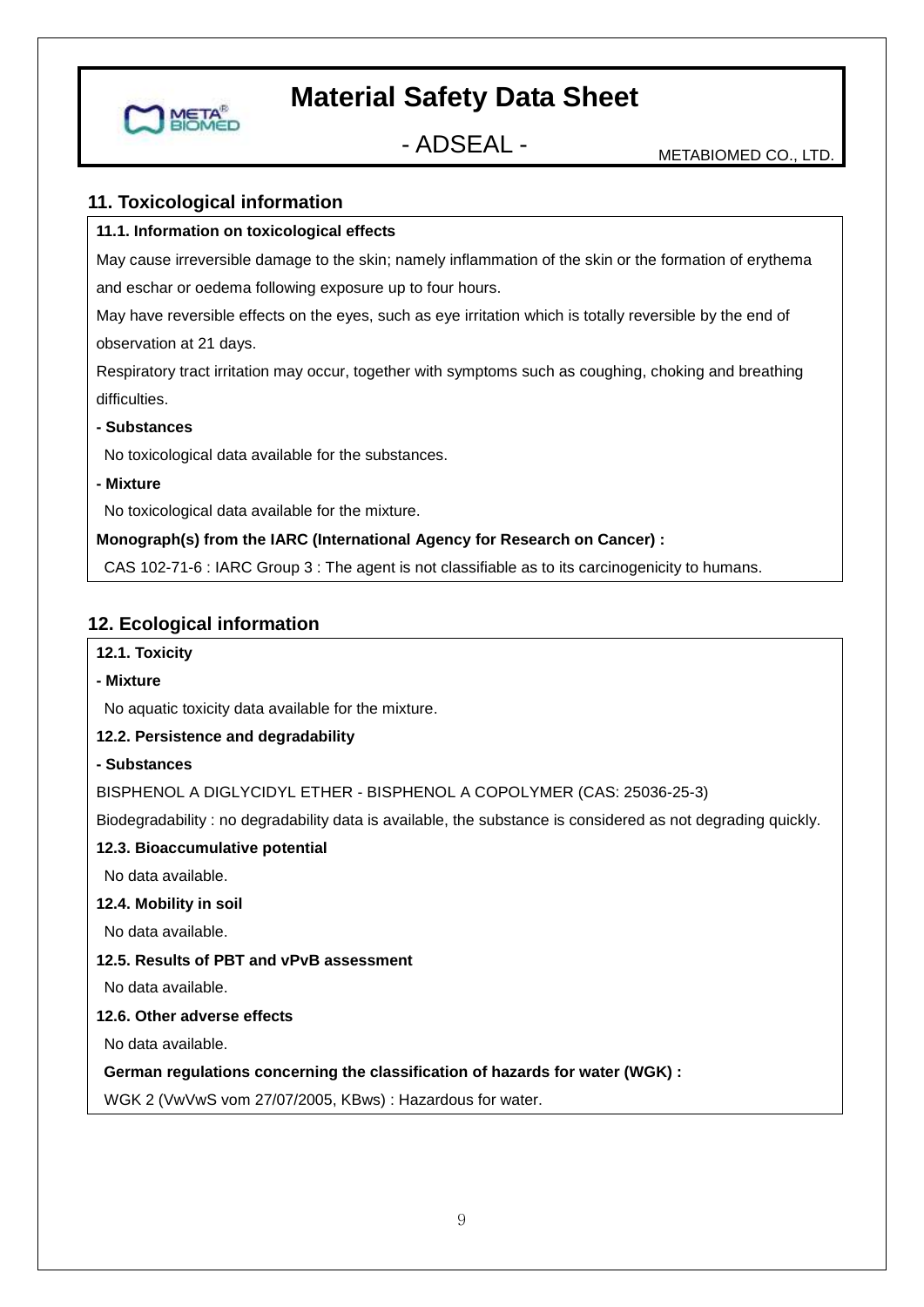

## - ADSEAL - METABIOMED CO., LTD.

#### **13. Disposal considerations**

#### **13.1. Waste treatment methods**

Do not pour into drains or waterways.

#### **Waste :**

Waste management is carried out without endangering human health, without harming the environment

and, in particular without r isk to water, air, soil, plants or animals.

Recycle or dispose of waste in compliance with current legislation, preferably via a certified collector or company.

Do not contaminate the ground or water with waste, do not dispose of waste into the environment.

#### **Soiled packaging :**

Empty container completely. Keep label(s) on container.

Give to a certified disposal contractor.

#### **14. Transport information**

```
4.1. UN Number
N/A
14.2. UN proper shipping name 
N/A
14.3. Transport hazard class(es) 
N/A
14.4. Packing Group
N/A
14.5. Environmental hazards
N/A
14.6. Special precautions for user
- ADR - road : N/A
- RID - rail : N/A
- IMDG - sea : N/A
- IATA - air : N/A
14.7. Transport in bulk according to Annex II of MARPOL 73/78 and the IBC Code
Transport in bulk : N/A
```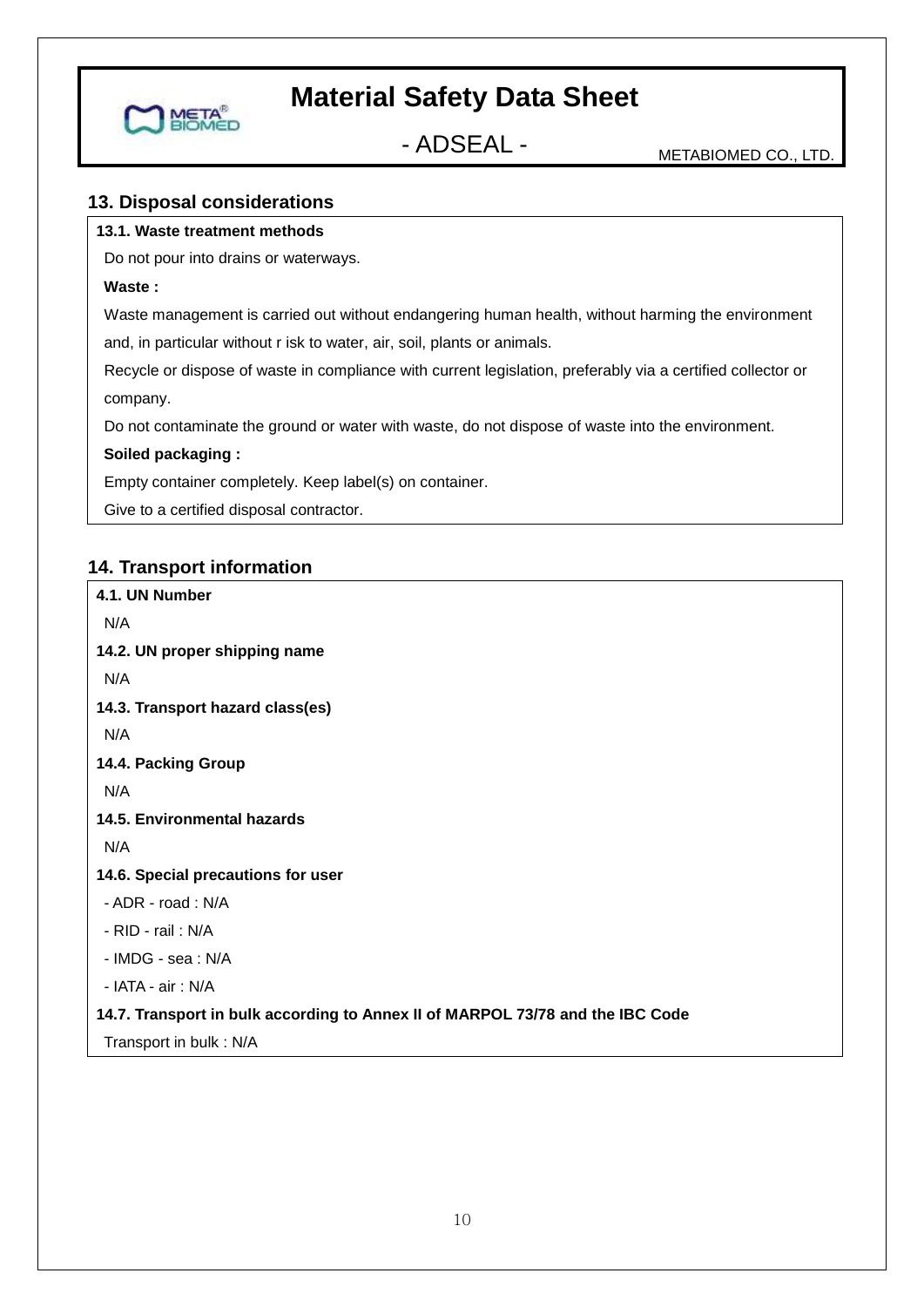

- ADSEAL - METABIOMED CO., LTD.

#### **15. Regulatory information**

**15.1. Safety, health and environmental regulations/legislation specific for the substance or mixture**

**- Classification and labelling information included in section 2:**

The following regulations have been used:

- EU Regulation No. 1272/2008 amended by EU Regulation No. 487/2013.
- EU Regulation No. 1272/2008 amended by EU Regulation No. 758/2013.
- EU Regulation No. 1272/2008 amended by EU Regulation No. 944/2013.
- EU Regulation No. 1272/2008 amended by EU Regulation No. 605/2014.
- EU Regulation No. 1272/2008 amended by EU Regulation No. 1297/2014.
- **- Container information:**

No data available.

**- Particular provisions :**

No data available.

**- German regulations concerning the classification of hazards for water (WGK) :**

WGK 2 (VwVwS vom 27/07/2005, KBws) : Hazardous for water.

**- Standardised American system for the identification of hazards presented by the product in view of emergency procedures (NFPA 704) :**

NFPA 704, Labelling: Health=2 Inflammability=1 Instability/Reactivity=1 Specific Risk=none



#### **15.2. Chemical safety assessment**

No data available.

#### **16. Other information**

The information contained in the Safety data sheet is correct to the best of our knowledge at the date of issue. It is intended as a guide for the safe use, handling, disposal, storage and transportation and is not intended as warranty or as a specification. The information relates only to the product specified and may not be suitable for combinations with other materials or in processes other than those specifically described herein.

#### *- Abbreviations :*

*ADR : European agreement concerning the international carriage of dangerous goods by Road. IMDG : International Maritime Dangerous Goods. IATA : International Air Transport Association.*